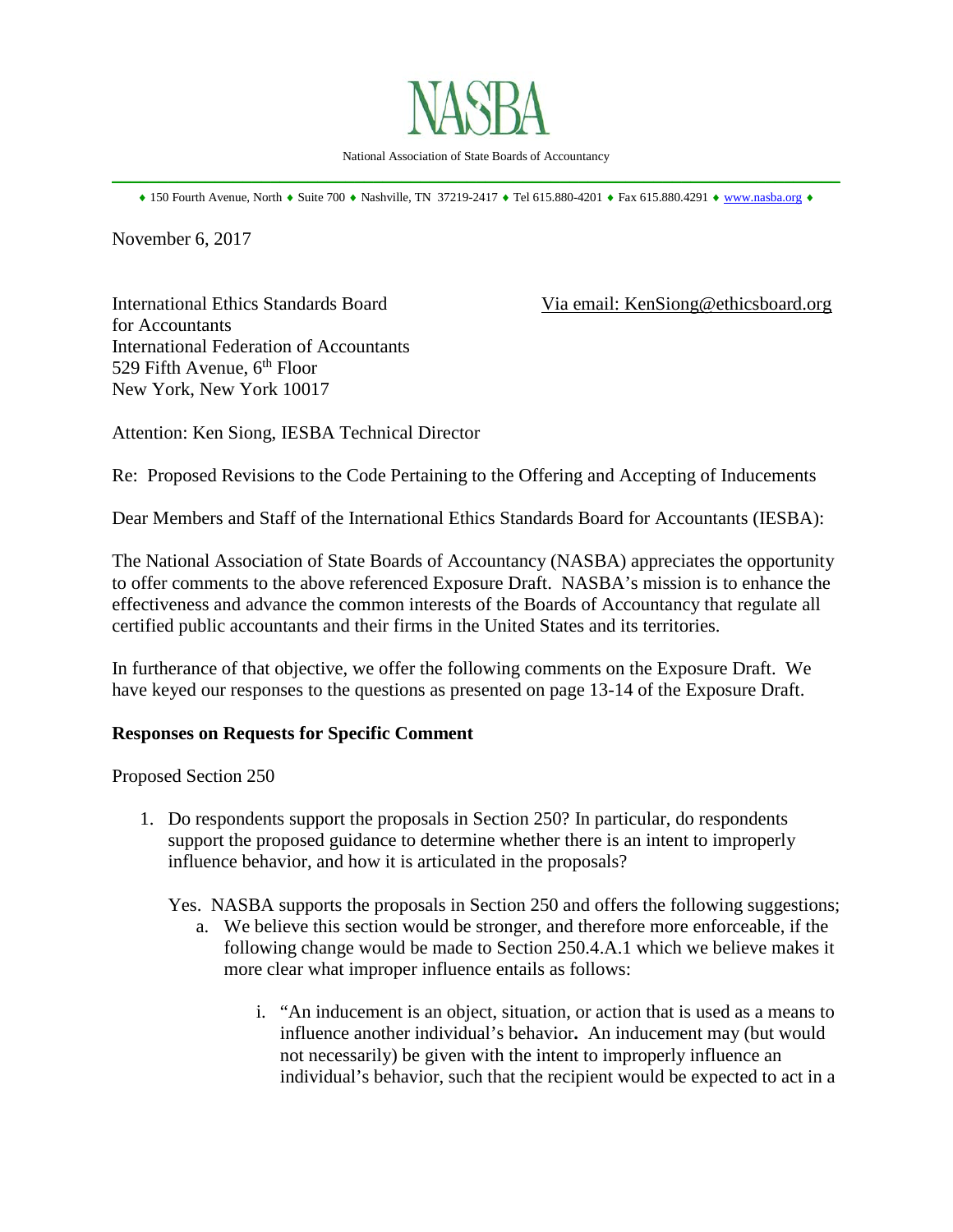manner that is inconsistent with the fundamental principles. Inducements can range… (as written)."

- ii. This same change should be incorporated in Sec. 340.4 A1.
- b. In section 250.9 A1, add as factors:
	- i. "The manner in which the inducement is offered, for example, whether in secret/strict confidence."
	- ii. "Whether there is the expectation of quid pro quo."
- c. In section 250.11 A4, add the following as an example of how to eliminate the threat:
	- i. "Do not offer or accept the inducement."
- d. In section R250.12 and 250.13 A1, we suggest the use of "an individual" or "the individual" in place of "a counterparty" or "the counterparty" as the term "counterparty" may be interpreted more narrowly than intended (i.e., pertain only to financial transactions).

Proposed Section 340

2. Do respondents agree that the proposed provisions relating to inducements for PAPPs should be aligned with the enhanced provisions for PAIBs in proposed Section 250? If so, do respondents agree that the proposals in Section 340 achieve this objective?

Yes, NASBA agrees that the proposed provisions relating to inducements for PAPPs should be aligned with the enhanced provisions for PAIBs in proposed Section 250 and that the proposals achieve this objective. We do offer the following comments we believe will improve the section.

- a. In section 340.9 A1, add as factors:
	- i. "The manner in which the inducement is offered, for example, in secret/strict confidence."
	- ii. "Whether there is the expectation of quid pro quo."
- b. In section 340.11 A4, add the following as an example of how to eliminate the threat: